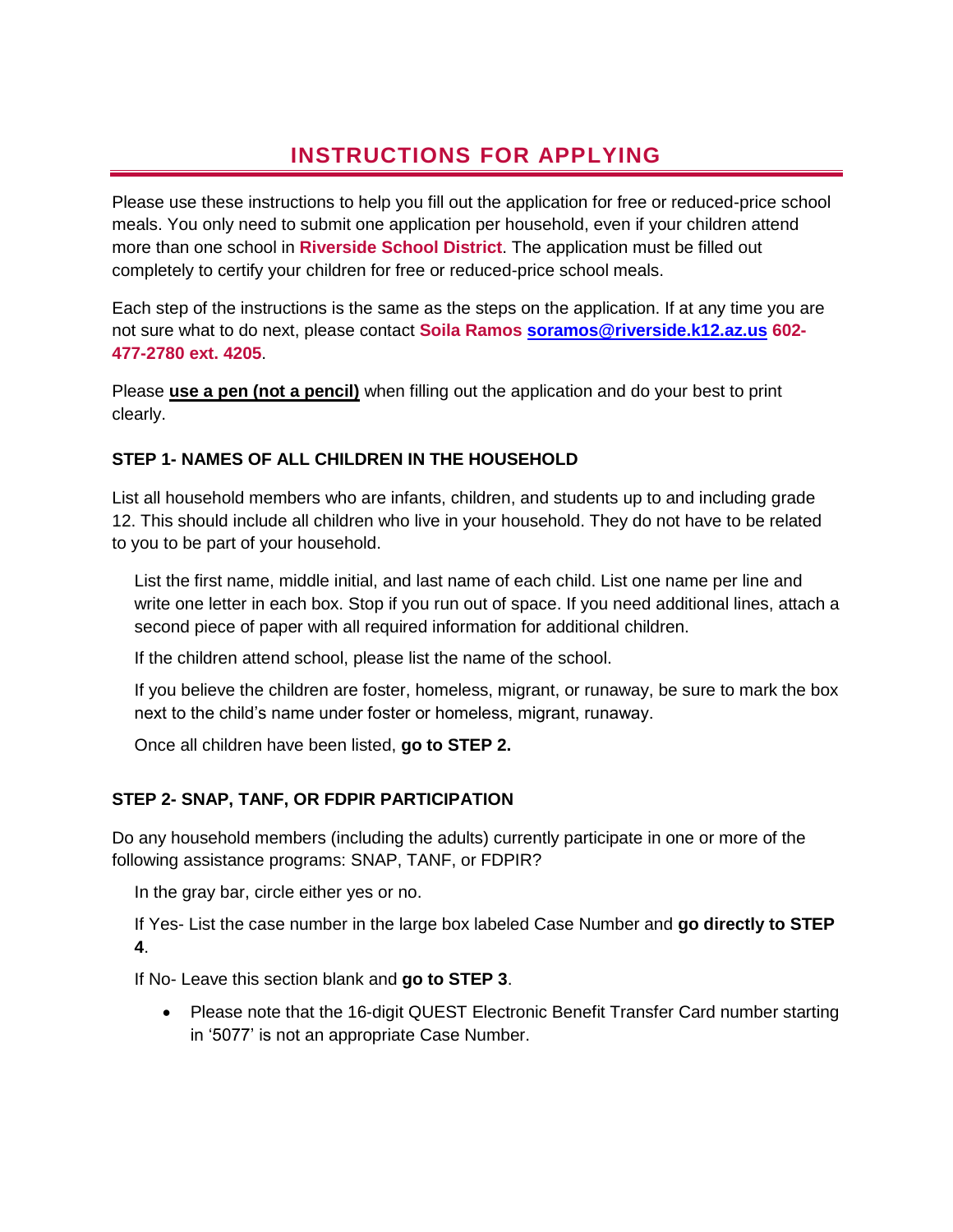#### **STEP 3- HOUSEHOLD INCOME INFORMATION**

**A. Child income-** Report all income earned by children in the household. Refer to the chart below titled "Sources of Income for Children" and report the **combined gross income** for all children listed in STEP 1 in the box marked "Total Child Income."

Child Income is money received from outside your household that is paid directly to your children. Many households do not have any child income. Use the chart below to determine if your household has child income to report. If children do not receive income, enter '0' or leave these boxes empty. If you leave this part blank, it will mean that you have no income to report for any children in the household.

Only count foster children's income if you are applying for them together with the rest of your household. It is optional for the household to list foster children living with them as part of the household.

| <b>Sources of Income for Children</b> |                                                                                                  |  |  |
|---------------------------------------|--------------------------------------------------------------------------------------------------|--|--|
| Type of Income                        | <b>Examples</b>                                                                                  |  |  |
| Earnings from work                    | A child has a job where they earn a salary or wages.                                             |  |  |
| <b>Social Security</b>                |                                                                                                  |  |  |
| Disability payments<br>$\bullet$      | A child is blind or disabled and receives Social Security<br>benefits.                           |  |  |
| <b>Survivor Benefits</b><br>$\bullet$ |                                                                                                  |  |  |
|                                       | A parent is disabled, retired, or deceased and their child<br>receives social security benefits. |  |  |
| Income from persons                   | A friend or extended family member regularly gives a                                             |  |  |
| outside the household                 | child spending money.                                                                            |  |  |
| Income from any other                 | A child receives income from a private pension fund,                                             |  |  |
| source                                | annuity or trust.                                                                                |  |  |

**B. Adult Household Members and Income-** Print the name of each household member in the boxes marked "Names of Adult Household Members (First and Last)." **Do not list any household members you listed in STEP 1**. List one name per line and write both first and last name in each box. If you need additional lines, attach a second piece of paper with all required information for additional household members.

Report **gross income** (amount before taxes and deductions) for each adult on the same line where the name is listed. Then, fill in the circle to indicate if the earnings are received weekly, bi-beekly (every other week), 2x month (2 payments per month), or monthly. The chart below gives examples of the different types of income for adults. If someone does not receive income, enter '0' or leave these boxes empty.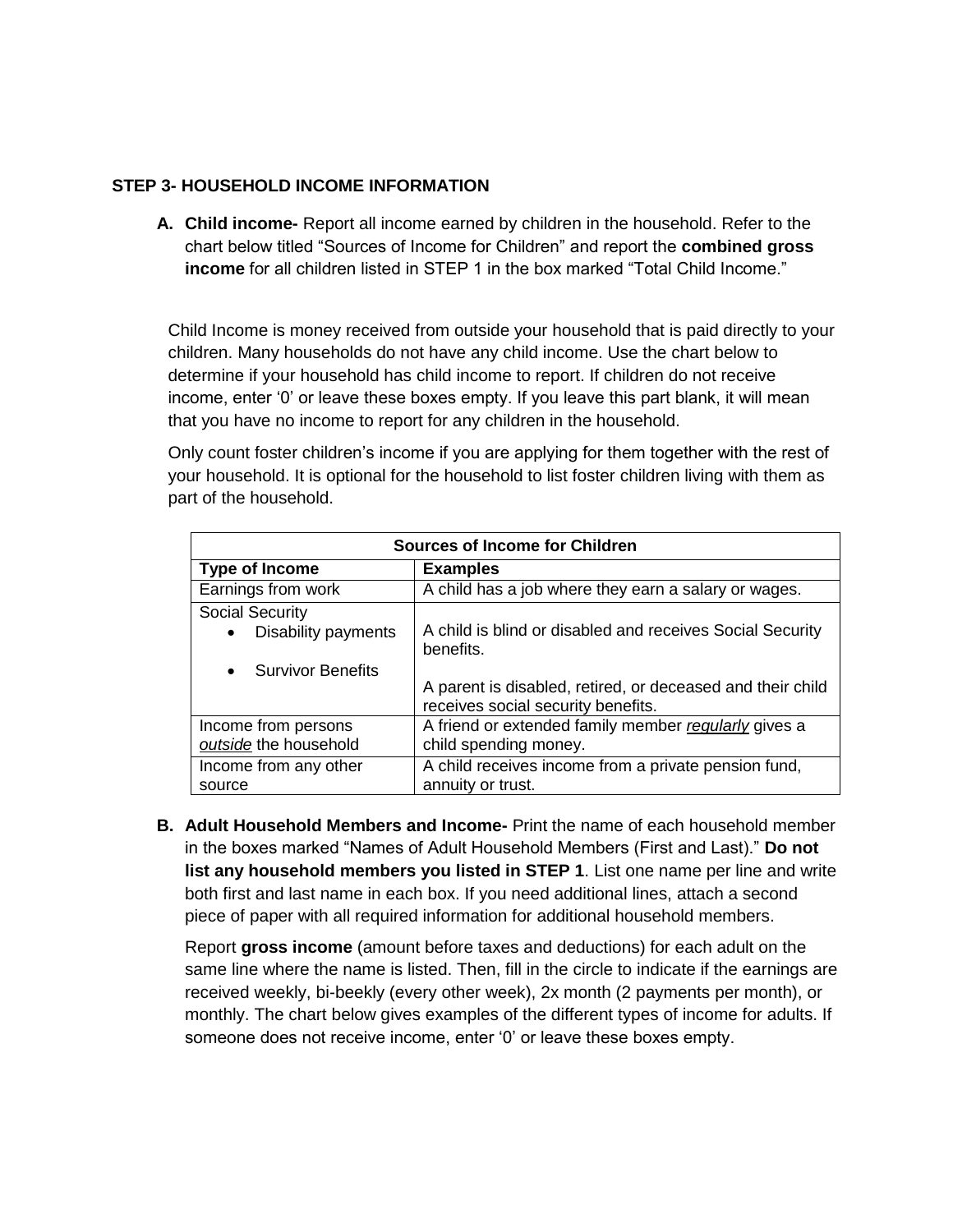| Sources of Income for Adults                                                                                                                                                                                   |                                                                                                                                                                                                          |                                                                                                                                                                                         |  |
|----------------------------------------------------------------------------------------------------------------------------------------------------------------------------------------------------------------|----------------------------------------------------------------------------------------------------------------------------------------------------------------------------------------------------------|-----------------------------------------------------------------------------------------------------------------------------------------------------------------------------------------|--|
| <b>Earnings from Work</b>                                                                                                                                                                                      | <b>Public Assistance/</b><br><b>Alimony/Child Support</b>                                                                                                                                                | <b>Pensions/Retirement/All</b><br><b>Other Income</b>                                                                                                                                   |  |
| Salary, wages, cash<br>bonuses<br>Net income from self-<br>employment (farm or<br>business)                                                                                                                    | Unemployment<br>٠<br>benefits<br>Workers<br>$\bullet$<br>Compensation<br>Supplemental<br>$\bullet$<br>Security Income                                                                                    | Social Security (including<br>٠<br>railroad retirement and<br>black lung benefits)<br>Private Pensions or<br>$\bullet$<br>disability<br>Income from trusts or<br>$\bullet$              |  |
| For military families:<br>Basic pay and cash<br>bonuses (do not<br>include combat pay,<br>FSSA, or privatized<br>housing allowances)<br>Allowances for off-<br>$\bullet$<br>base housing, food<br>and clothing | (SSI)<br>Cash Assistance<br>$\bullet$<br>from State or local<br>government<br>Alimony payments<br>٠<br>Child support<br>$\bullet$<br>payments<br>Veteran's benefits<br>$\bullet$<br>Strike benefits<br>٠ | estates<br>Annuities<br>٠<br>Investment Income<br>$\bullet$<br><b>Earned Interest</b><br>٠<br><b>Rental Income</b><br>$\bullet$<br>Regular cash payments<br>٠<br>from outside household |  |

The back of the application provides the same Sources of Income charts.

#### **C. Total number of household members and SSN**

Report the total number of people in your household (all adults and children) in the one box. This must match the number of household members listed in STEP 1 and STEP 3.

Report the last 4 digits of the Social Security number (SSN) for the primary wage earner or other adult in the household. You are eligible to apply for benefits even if you do not have a Social Security Number. Simply leave the space blank and check the box labeled "Check if no SSN."

## **STEP 4- CONTACT INFORMATION AND ADULT SIGNATURE**

All applications must be signed by an adult household member. By signing the application, that household member is promising that all information has been truthfully and completely reported.

Please sign, date and print your name.

Provide your contact information including your address if this information is available. If you have no permanent address, this does not make your children ineligible for free or reducedprice school meals. Sharing a phone number, email address, or both is optional but providing it helps us reach you quickly if we need to contact you.

#### **OPTIONAL INFORMATION**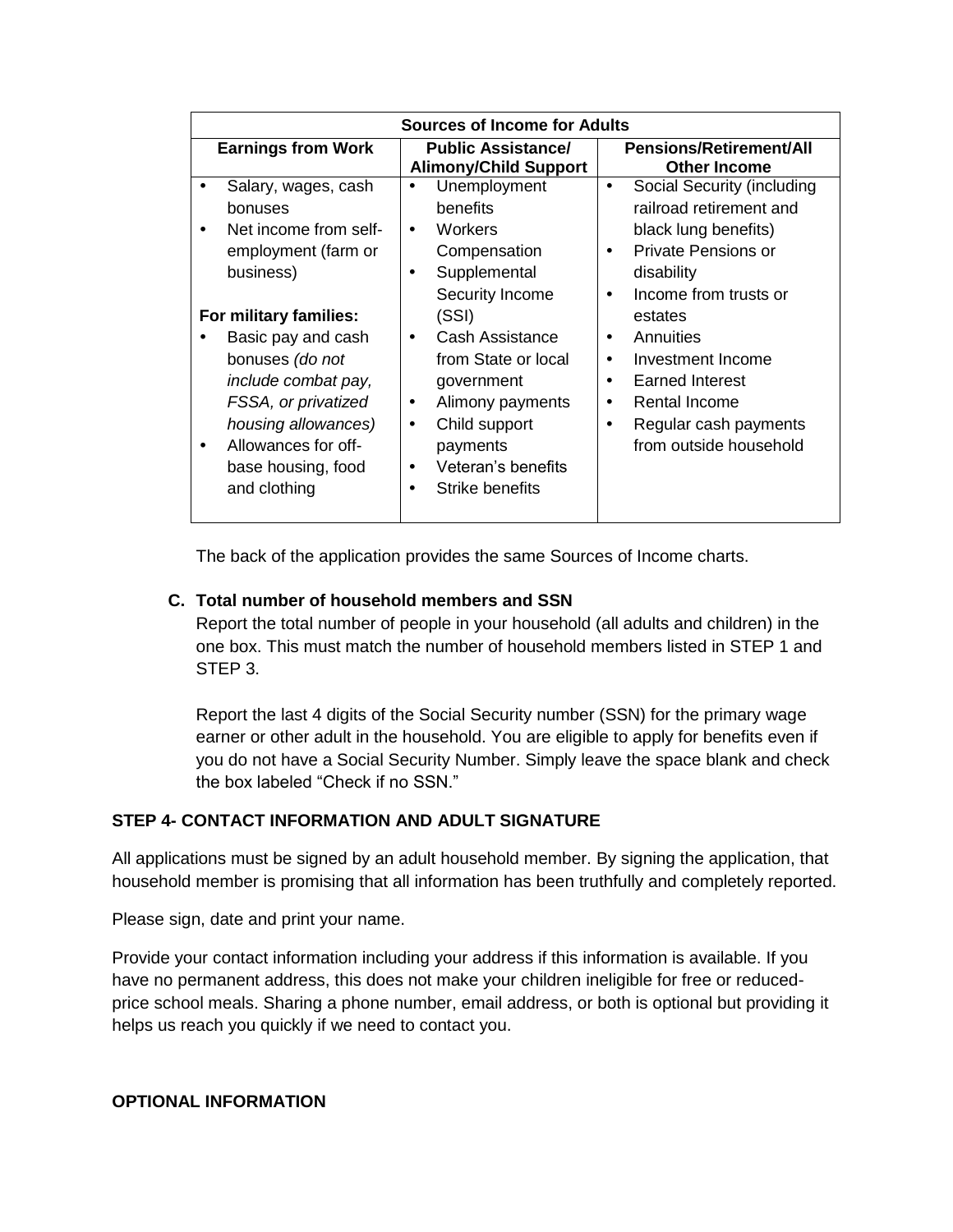The back of this application provides a section for you to share information about your children's race and ethnicity. This field is optional and does not affect your children's eligibility for free or reduced-price school meals.

This section also includes important information about privacy and civil rights. Please read these statements before submitting the application.

Once the form is completed, it should be mailed, or delivered to 1414 S. 51<sup>st</sup> Ave. Phoenix, AZ 85043.